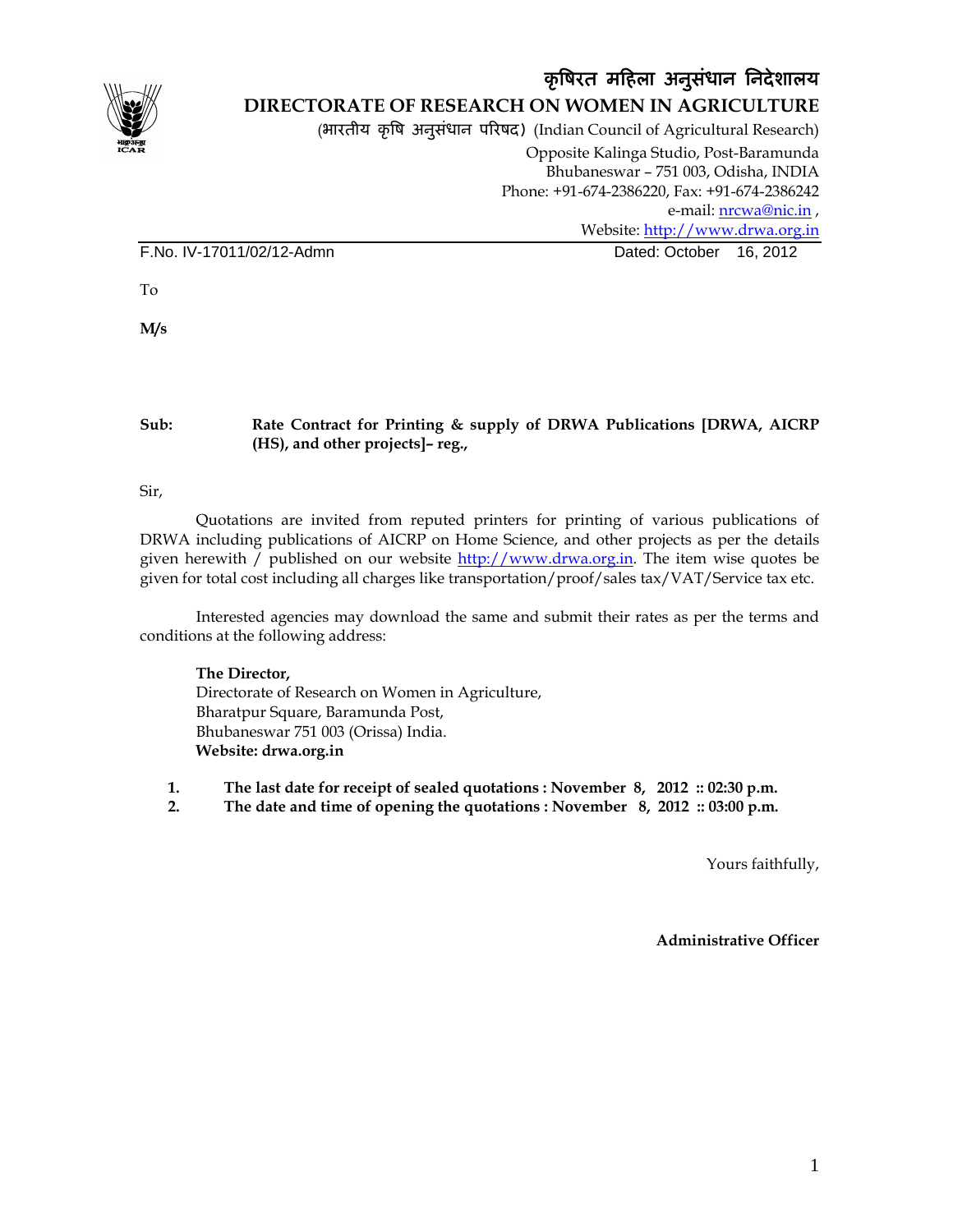

## कृषिरत महिला अनुसंधान निदेशालय **DIRECTORATE OF RESEARCH ON WOMEN IN AGRICULTURE**

(भारतीय कृषि अनुसंधान परिषद) (Indian Council of Agricultural Research) Opposite Kalinga Studio, Post-Baramunda

Bhubaneswar – 751 003, Odisha, INDIA Phone: +91-674-2386220, Fax: +91-674-2386242 e-mail: *nrcwa@nic.in*, Website: http://www.drwa.org.in F.No. IV-17011/02/12-Admn Dated: October 16, 2012

### **Subject: Empanelment of Printing Agency**

 Directorate of Research on Women in Agriculture, Bhubaneswar, intend to empanel the reputed Offset Printers and Laser typesetters for the printing and laser typesetting of high quality Books, Journals, Reports, Newsletters, Proceedings and other similar high quality publications in Demy Quarto, Royal octavo, Crown quarto size from Positives by P.S. Plates or through CtP (Computer to Plate ) process.

 **You are requested to furnish the technical bid in enclosed proforma**. An inspection team would visit the firms for the physical inspection of available infrastructure with the press as furnished in the enclosed proforma. Those bidders who fulfill our requirement and found suitable for the Printing of Publications will be empanelled.

#### **The Financial Bid is also to be submitted along with the Technical Bid in two separate sealed envelop, i.e. for Technical and another for Financial Bid clearly specifying the Technical Bid and Financial Bid on the envelope.**

The terms and condition of the contract for printing are as under:

- 1. The press/firm will either be provided with Camera ready composed and made up pages of Text of the publications complete in all respects, in the form of Laser Printout or digital copy in FLOPPY/CD for processing (negative/positive making) and printing.
- 2. The laser typesetter shall compose the galley/ pages as per the specifications, style and layout prescribed by the Institute and supply the proofs accordingly in the time frame manner at every stage of proofs.
- 3. Laser typesetting work will generally include the following stages:
- 1. STAGE I Supply of first Galley proofs **in duplicate sets** after passing them through a "Spell Check" software and ensuring that there is no 'See Copy' in the proofs.
- 2. STAGE II Supply of corrected and formatted proofs in the format prescribed by the Institute.
- 3. STAGE III Supply of final Laser Print from the original tr cartridge on smooth quality opaque paper (at least 80 GSM PAPER) in a minimum of 600 DPI, in the format prescribed by the Institute.
- 4. The Typesetter shall have to redo such of the pages where mistakes marked by the Institute have escaped corrections without any obligation to the Institute.
- 5. Cutting and pasting of any matter/correction is not permissible
- 6. If the Institute feels at any time that any job is being delayed by the press for whatsoever reason, it will have the right to withdraw the same and entrust the same to any other press for urgent execution.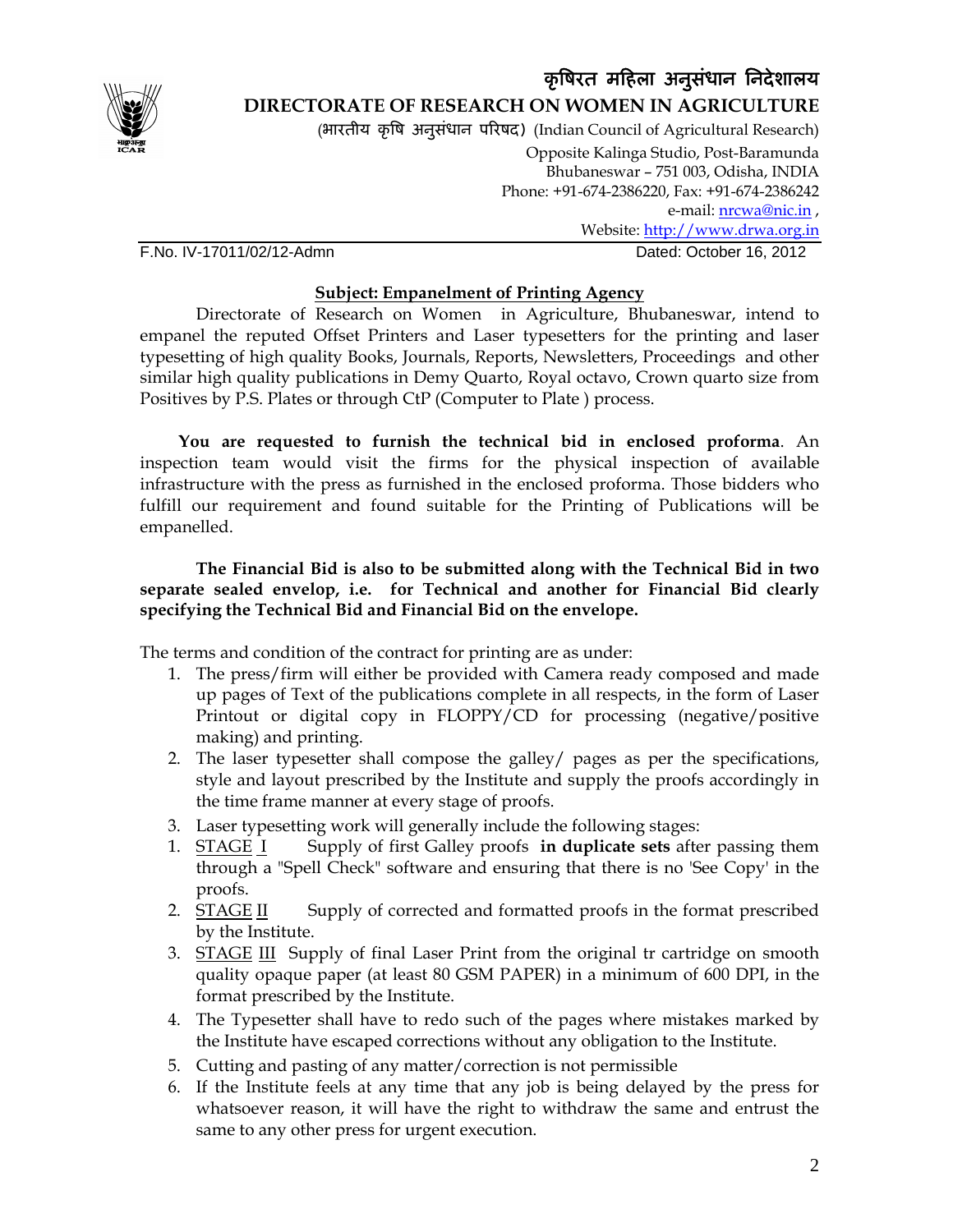- 7. Complete ferro/ammonia proofs/colour ferro laser print out of the jobs, will have to be shown to the Institute for its approval before undertaking the final printing. The instructions/corrections marked by the Institute on the ferro/ammonia proofs/ laser print out will have to be carried out very carefully by the press without any extra cost to the Institute.
- 8. The selected press will be required to collect all the material, i.e. composed pages, illustrations, transparencies/colour prints etc., from the Institute Office.
- 9. The Director, Directorate of Research on Women in Agriculture is not bound to accept the lowest quotations or any quotation or to assign any reason for rejection of any or all the quotations. She also reserves to herself the right of accepting the whole or any part of the quotations. Her decision in these matters shall be final and binding on the press.
- 10. The Institute also reserves the right to offer the lowest rates received from any press and accepted by it to any of the other press or presses to enter into parallel printing arrangement, if so decides whatever the reason be.
- 11. In the case of any item of work not covered under the printing arrangement, the rates decided by the Institute thereof, will be final and binding on the press.
- 12. The printing arrangement will be made for a period of two years and the same may be extended on the existing rates, terms and conditions etc. for such a period as the Institute may decide in consultation with the press.
- 13. The bidder will have to submit an Earnest Money Deposit (EMD) of Rs. 10,000/- (Rupees ten thousand only) by B.G./Demand Draft in the name of "ICAR UNIT-DRWA" Payable at SBI P.D. Market, Bhubaneswar in the envelope along with the pre-qualification bid. The Earnest money of unsuccessful tenderers will be refunded. The Earnest Money of the successful bidder will be refunded on submission of performance bank guarantee as mentioned below.
- 14. A performance Bank Guarantee (BG) of Rs. 50,000/- (Rupees fifty thousand only) will have to be deposited with DRWA at the time of signing the agreement. The bank guarantee should be valid for a period of 27 (twenty seven) months from the date of signing the agreement. In case agency terminates the contract without any valid reason, the bank guarantee shall be encashed by DRWA. In case of unsatisfactory performance despite advice to improve the same, DRWA reserves the right to encash the Bank Guarantee. The encashment will be over and above the imposition of penalty for poor quality work.
- 15. The pre-qualification envelopes will be opened in the presence of the bidders or persons authorized in writing on **November 8, 2012:: 03:00 p.m.** at (venue) Conference Hall, DRWA, Bhubaneswar.
- 16. The successful bidder will have to sign an agreement with DRWA within **7** days of receipt of acceptance of tender failing which the contract will stand withdrawn.
- 17. DRWA reserves the right to cancel any or all bids without assigning any reason or to accept any bid in part or full.
- 18. The tender should be valid for a period of Two years/ contract period.
- 19. In case of any dispute, the same will be resolved within Bhubaneswar jurisdiction only.
- **20. DRWA RESERVES THE RIGHT TO TERMINATE THE CONTRACT BY GIVING 45 DAYS NOTICE.**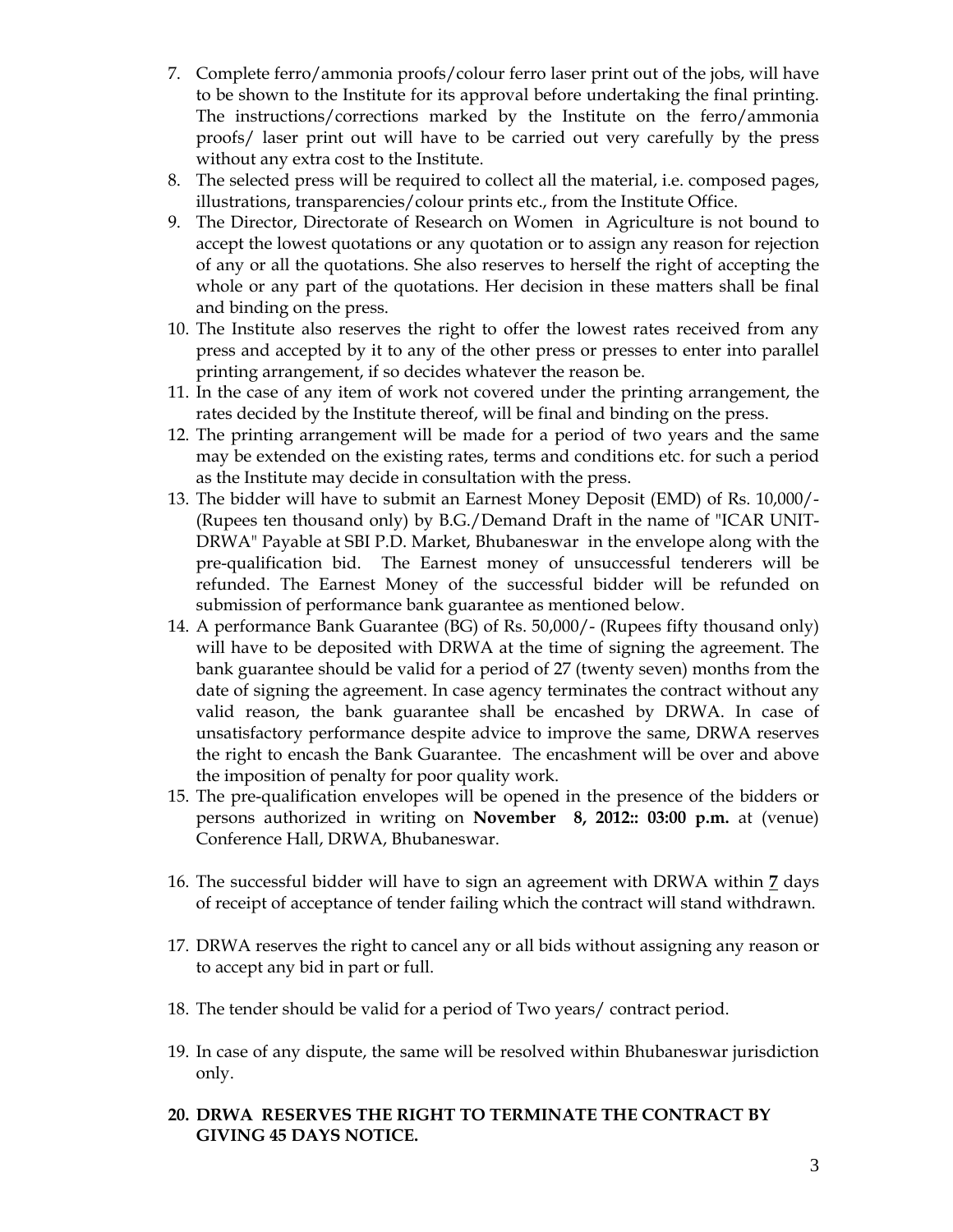**21.** The tender should be submitted by **November 8 , 2012 :: 02:30 p.m.** 

#### **22. THE ENVELOPES CONTAINING THE BID SHOULD BE DEPOSITED AT THE ADMINISTRATION SECTION- ROOM NO. 103, DRWA, OPP. KALINGA STUDIO, BARAMUNDA, BHUBANESWAR.**

- 23. The financial bids will be opened after short-listing the qualifying agencies in the presence of the bidders or their authorized representative, the date of which shall be informed to short listed agencies.
- 24. The Envelopes containing Quotations are send to be addressed to:

#### **The Director,**

Directorate of Research on Women in Agriculture, Bharatpur Square, Baramunda Post, Bhubaneswar 751 003 (Orissa) India. **E-mail: dir@drwa.org.in** 

#### **Website: drwa.org.in**

- 25. All the tenders received will be considered on the basis of the following criteria:
	- a. C.P.C. four colour offset machine of 19" x 25" size
	- b. four colour offset machine of  $19" \times 25"$  size
	- c. single colour offset printing machine of 23" x 36" size
	- d. Computer to Plate (CtP) unit
	- e. Scanning and planning facilities
	- f. Complete processing equipment.
	- g. Complete plate making unit
	- h. Complete binding machinery i.e.
	- i. Automatic folding machine
	- j. Section sewing machine
	- k. Perfect binding machine
	- l. Automatic cutting machine
	- m. High speed E-Mail/Internet connectivity
	- n. Power generator of 50 K.V.A
	- o. Three Pentium base computers (P-4)
	- p. with CD and DVD Writer
	- q. High speed E-Mail/Internet connectivity
	- r. 1200 DPI B/W Laser Printer
	- s. Colour printer
	- t. High Quality Flatbed Scanner
	- u. U.P.S (Minimum 3 hrs. backup facility)
	- v. Facilities for the staff of DRWA to work with in case of urgent nature of work
	- w. Experience in the field

#### **Yours faithfully,**

#### **Administrative Officer for DIRECTOR**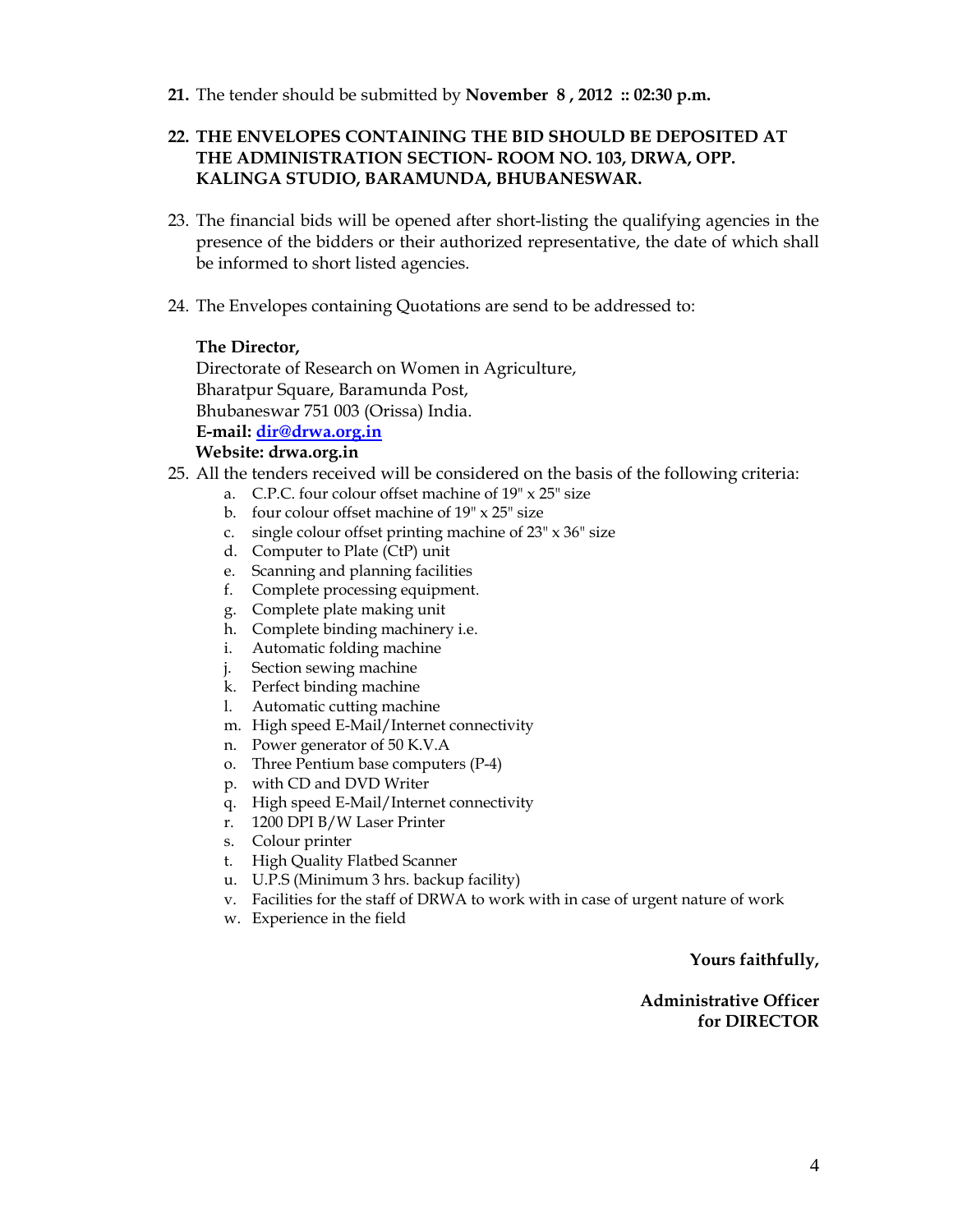#### **TENDER FOR ANNUAL RATE CONTRACT FOR PRINTING WORKS FOR DIRECTORATE OF RESEARCH ON WOMEN IN AGRICULTURE, BHARATPUR SQUARE, BARAMUNDA POST, BHUBANESWAR 751 003**

From:

| Full Name of the |  |
|------------------|--|
| tenderer         |  |
|                  |  |
|                  |  |
| Address:-        |  |
|                  |  |
|                  |  |
| Teleph No.       |  |
|                  |  |
| Email:           |  |
|                  |  |

To

#### **The Director,**

Directorate of Research on Women in Agriculture, Bharatpur Square, Baramunda Post, Bhubaneswar 751 003 (Orissa) India.

Madam,

 I/we have read all the particulars regarding the general information and other terms and conditions for **Annual Rate / Work Contract for Printing works for Directorate of Research on Women in Agriculture, Bharatpur Square, Baramunda Post, Bhubaneswar 751 003** and agree to provide the services as detailed in schedule herein or to such portion thereof as you may specify in the acceptance of the tender at the rates given in schedule attached "I" and "ll" to this tender and l/we agree to hold this offer open till 120 days. I/ we shall be bound by a communication acceptance despatched within the prescribed time.

2. l/we have understood the terms and conditions for the contract and shall provide the best services strictly in accordance with these requirements.

3. THE FOLLOWING PAGES HAVE BEEN ADDED TO AND FORM A PART OF THIS TENDER\_\_\_\_\_\_\_\_\_\_\_\_\_ . THE **SCHEDULES I AND II** TO ACCOMPANY THIS TENDER ARE AT PAGE NOS.\_\_\_\_\_\_\_\_\_\_\_\_\_\_\_\_.

4. EVERY PAGE SO ATTACHED WITH THIS TENDER BEARS MY SIGNATURE AND THE OFFICIAL SEAL.

5. PAY ORDER/DEMAND DRAFT NO. \_\_\_\_\_\_\_\_\_\_\_\_\_\_\_\_ OF RS. \_\_\_\_\_\_\_\_\_\_DRAWN IN FAVOUR OF ICAR UNIT-DRWA AND PAYABLE AT BHUBANESWAR IS ENCLOSED AS EARNEST MY AS REQUIRED.

Signature & Seal of Tenderer with date

Address\_\_\_\_\_\_\_\_\_\_\_\_\_\_\_\_\_\_\_\_\_\_\_\_\_\_\_\_\_\_\_\_\_\_\_\_\_

Name & Signature of witness\_\_\_\_\_\_\_\_\_\_\_\_\_\_\_\_\_\_\_\_\_\_\_ Address \_\_\_\_\_\_\_\_\_\_\_\_\_\_\_\_\_\_\_\_\_\_\_\_\_\_\_\_\_\_\_\_\_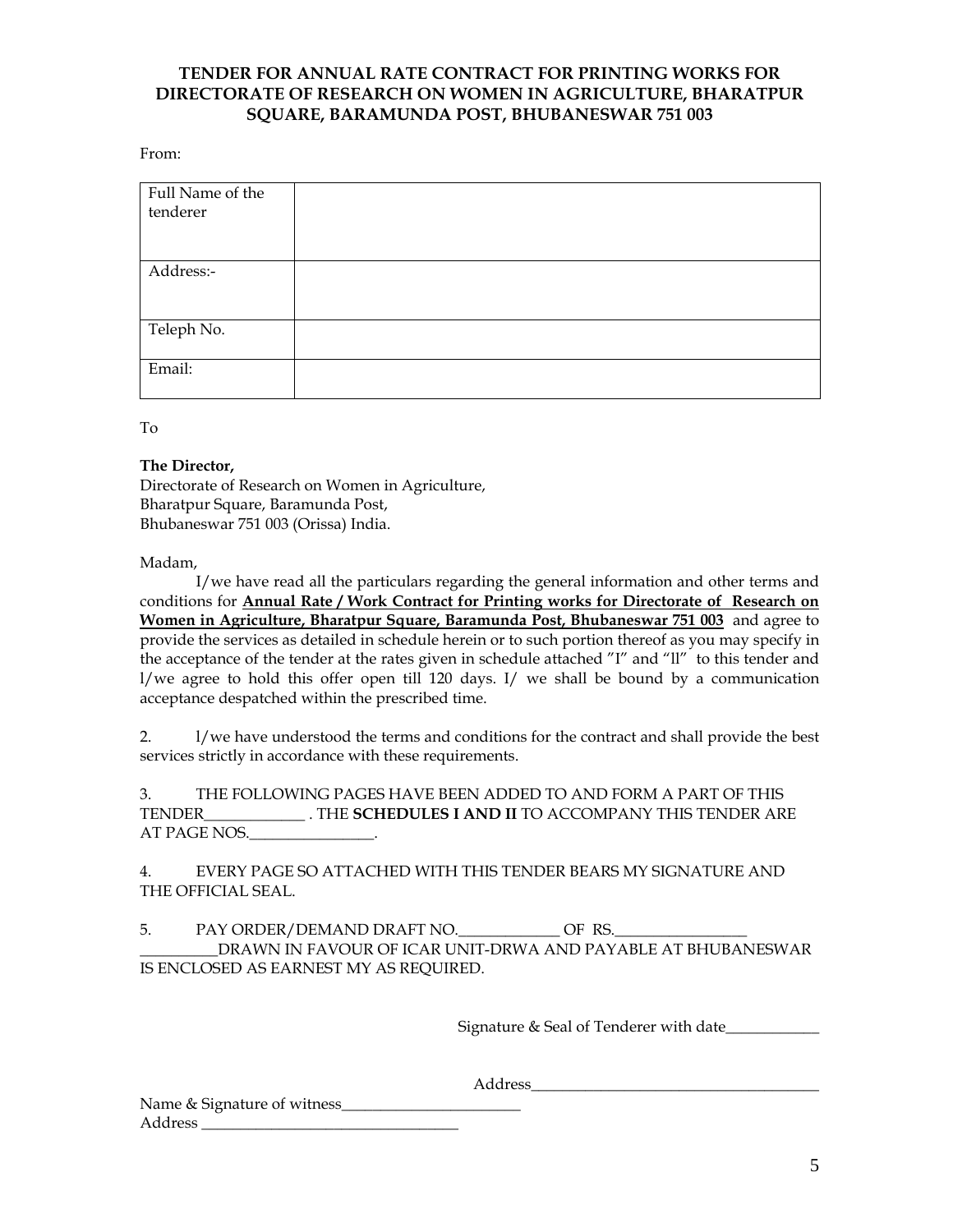## *Schedule-I* **DETAILS OF EQUIPMENT & MANPOWER FOR OFFSET PRINTING FIRM**

*(in case the space is less in the form, attach separate sheet duly signed and stamped)* 

## **MACHINES**

|    |                                                                                 | Year of<br>Manufacturing                                                                                                                                                                                                                                                                                                                                                                                                                                                        | No. of<br><b>Machines</b>                   | Languages in<br>which work<br>can be done |
|----|---------------------------------------------------------------------------------|---------------------------------------------------------------------------------------------------------------------------------------------------------------------------------------------------------------------------------------------------------------------------------------------------------------------------------------------------------------------------------------------------------------------------------------------------------------------------------|---------------------------------------------|-------------------------------------------|
| 1. | Computers (PCs or Mac)                                                          | $------$                                                                                                                                                                                                                                                                                                                                                                                                                                                                        | $- - - - -$                                 | $   -$                                    |
| 2. | <b>Image Setter</b>                                                             |                                                                                                                                                                                                                                                                                                                                                                                                                                                                                 |                                             |                                           |
| 3. | <b>Laser Printers:</b><br>Colour                                                |                                                                                                                                                                                                                                                                                                                                                                                                                                                                                 |                                             |                                           |
|    | B/W                                                                             | $\overline{\phantom{a}}$ $\overline{\phantom{a}}$ $\overline{\phantom{a}}$ $\overline{\phantom{a}}$ $\overline{\phantom{a}}$ $\overline{\phantom{a}}$ $\overline{\phantom{a}}$ $\overline{\phantom{a}}$ $\overline{\phantom{a}}$ $\overline{\phantom{a}}$ $\overline{\phantom{a}}$ $\overline{\phantom{a}}$ $\overline{\phantom{a}}$ $\overline{\phantom{a}}$ $\overline{\phantom{a}}$ $\overline{\phantom{a}}$ $\overline{\phantom{a}}$ $\overline{\phantom{a}}$ $\overline{\$ |                                             |                                           |
|    | <b>STAFF:</b><br>Number of Lasertypesetting operator<br>Number of Proof readers |                                                                                                                                                                                                                                                                                                                                                                                                                                                                                 |                                             |                                           |
| 4. | <b>PROCESSING</b>                                                               | Name & Model/Type Size                                                                                                                                                                                                                                                                                                                                                                                                                                                          |                                             | Number                                    |
|    | i). Scanner<br>(a) Drum Scanner<br>(b) Flat bed Scanner                         | - - - - - - - -                                                                                                                                                                                                                                                                                                                                                                                                                                                                 | $\qquad \qquad - - - -$                     |                                           |
|    | ii). Any other equipment                                                        | --------- ----                                                                                                                                                                                                                                                                                                                                                                                                                                                                  |                                             |                                           |
| 5. | CtP (COMPUTER TO PLATE UNIT)                                                    |                                                                                                                                                                                                                                                                                                                                                                                                                                                                                 | Name & Model/Type Size<br>. _ _ _ _ _ _ _ _ |                                           |
| 6. | <b>PLATE MAKING</b>                                                             |                                                                                                                                                                                                                                                                                                                                                                                                                                                                                 |                                             |                                           |
|    | i). No. of Printing Down Frames                                                 | $- - - - -$                                                                                                                                                                                                                                                                                                                                                                                                                                                                     |                                             |                                           |
|    | ii). Other equipment, if any                                                    | -----                                                                                                                                                                                                                                                                                                                                                                                                                                                                           |                                             |                                           |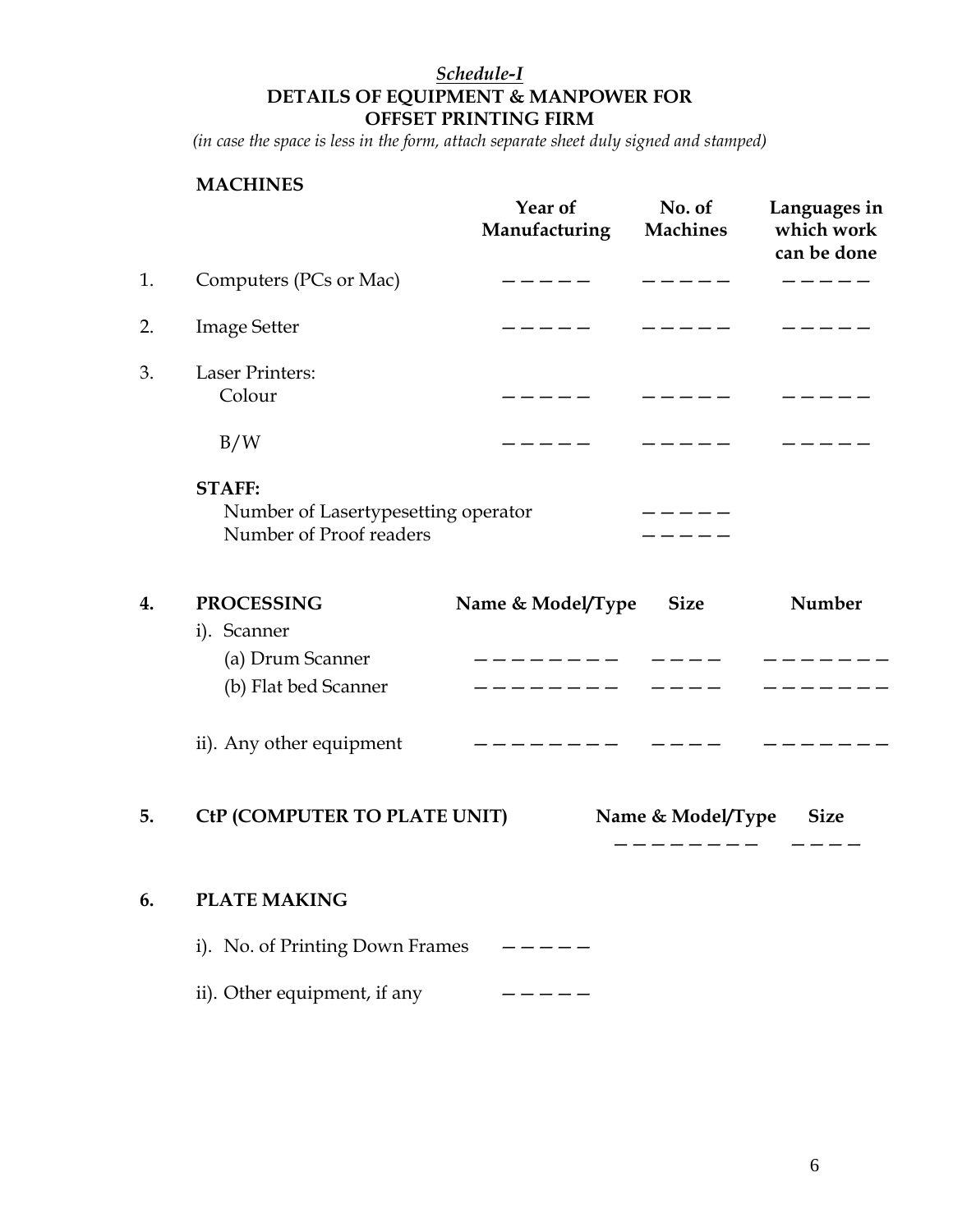|    |                                                                                                                                             | <b>Details of offset Machinery</b> |              |  |                        |                 |  |  |
|----|---------------------------------------------------------------------------------------------------------------------------------------------|------------------------------------|--------------|--|------------------------|-----------------|--|--|
|    | Name/Make                                                                                                                                   | Year of<br>Manufacturing           | <b>Size</b>  |  | No. of<br>Machines     | No. of Units    |  |  |
| a. | $- - - -$                                                                                                                                   |                                    |              |  |                        |                 |  |  |
| b. | $------$                                                                                                                                    | $   -$                             | ______       |  | ------ ----            |                 |  |  |
| C. | $- - - - -$                                                                                                                                 | ______ ____                        |              |  |                        | ______ ____     |  |  |
| d. | $\qquad \qquad - - - - -$                                                                                                                   | $\qquad \qquad - - - - -$          | $    -$      |  |                        | ------ -----    |  |  |
| e. | $\qquad \qquad - - - - -$                                                                                                                   | ------ -----                       |              |  |                        | ------ ----     |  |  |
| f. |                                                                                                                                             | $- - - - -$                        |              |  | —————————              |                 |  |  |
| 8. | <b>BINDING SECTION</b>                                                                                                                      |                                    | Name & Model |  | <b>Size</b>            | No. of Machines |  |  |
| a. | <b>Paper Cutting Machine</b><br>a) Programme Cutting Machine $------------------------$                                                     |                                    |              |  |                        |                 |  |  |
|    | b) Manual Cutting Machine $---------------------$                                                                                           |                                    |              |  |                        |                 |  |  |
|    | b. Folding Machine                                                                                                                          |                                    |              |  | _________ ___________  |                 |  |  |
|    | c. Stitching Machine                                                                                                                        |                                    |              |  | -------- -------- ---- |                 |  |  |
|    |                                                                                                                                             |                                    |              |  |                        |                 |  |  |
|    | e. Perforating Machine                                                                                                                      |                                    |              |  |                        |                 |  |  |
|    | f. Punching Machine                                                                                                                         |                                    |              |  |                        |                 |  |  |
|    |                                                                                                                                             |                                    |              |  |                        |                 |  |  |
|    | h. Creasing Machine                                                                                                                         |                                    |              |  |                        |                 |  |  |
|    | i. Perfect Binding machine $----- -- -- -- ---$                                                                                             |                                    |              |  |                        |                 |  |  |
|    | j. U.V. Curing Machine                                                                                                                      |                                    |              |  |                        |                 |  |  |
|    |                                                                                                                                             |                                    |              |  |                        |                 |  |  |
| 1. | Any other bindery equipment $---------------------------$<br>9. MISCELLANEOUS EQUIPMENT<br>(Not falling under any of the previous headings) |                                    |              |  |                        |                 |  |  |

**Signature and Stamp of the Firm**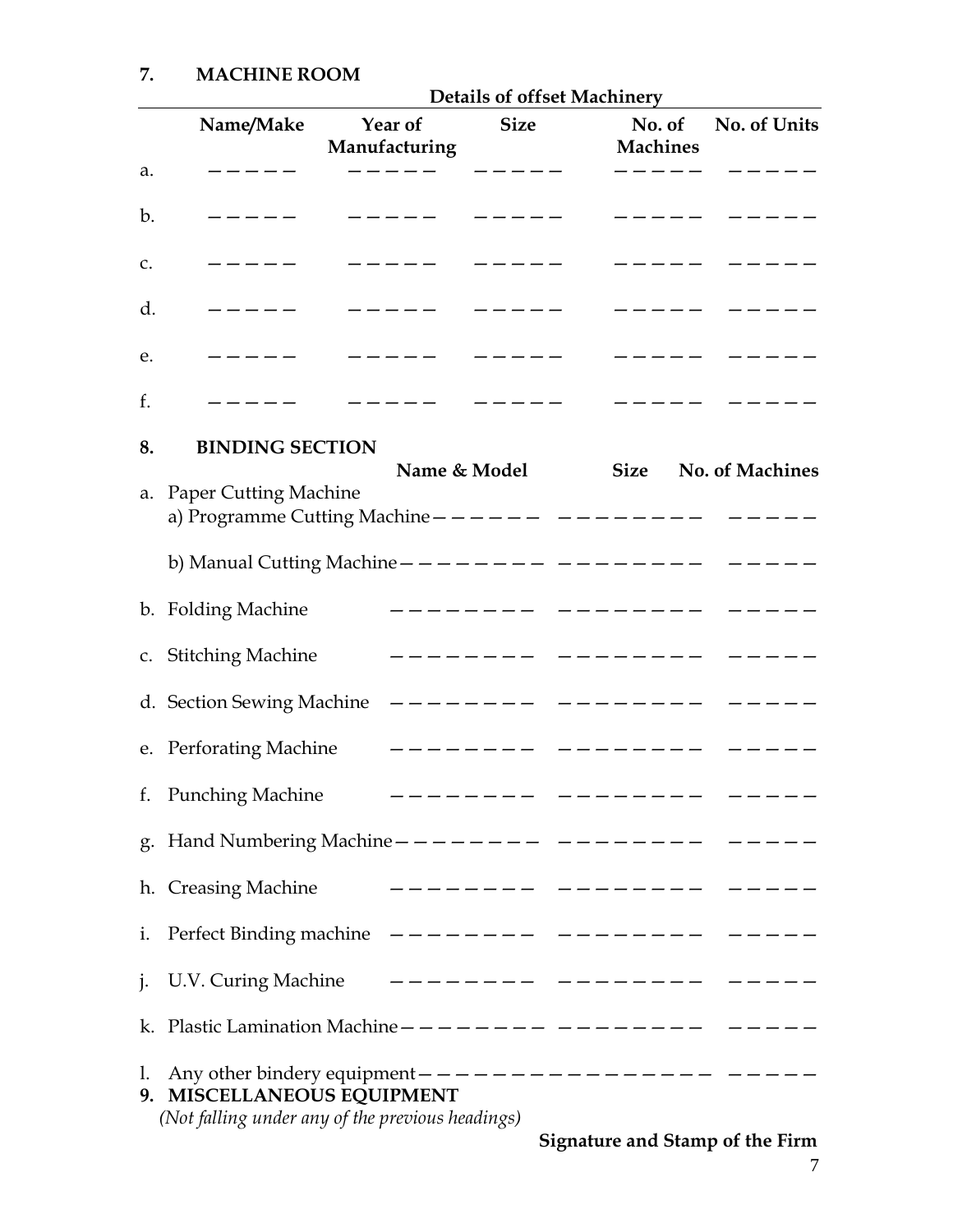#### **Directorate of Research on Women in Agriculture Bhubaneswar-751003 ORISSA**

# **[FINANCIAL BID]**

**Form of Quotation- Quotes the rates in Indian Rupees in the space provided against each item. Overwritten figures shall be ignored and bid shall be cancelled**

| S.             | <b>Items</b>                                                            | <b>Sizes of Publications to be Printed</b> |            |               |            |
|----------------|-------------------------------------------------------------------------|--------------------------------------------|------------|---------------|------------|
| N <sub>0</sub> |                                                                         |                                            |            |               |            |
|                |                                                                         |                                            |            |               |            |
|                |                                                                         |                                            |            |               |            |
|                |                                                                         | Demy                                       | Crown      | Demy          | Royal      |
|                |                                                                         | Quarto                                     | quarto     | Octavo        | Octavo     |
|                |                                                                         | 8.5"X11"                                   | 7.25"X9.5" | $5.5''$ X8.5" | 6.25"X9.5" |
| 1.             | Laser-type-setting                                                      |                                            |            |               |            |
|                | (Hindi, English, Local languages)                                       |                                            |            |               |            |
|                | rates include; typesetting, making<br>of Tables/Graphs/Flow charts etc. |                                            |            |               |            |
|                | i)English (Rate per page)                                               |                                            |            |               |            |
|                |                                                                         |                                            |            |               |            |
|                |                                                                         |                                            |            |               |            |
|                |                                                                         |                                            |            |               |            |
|                | ii) Hindi (Rate per page)                                               |                                            |            |               |            |
|                |                                                                         |                                            |            |               |            |
|                | iii) Local language (Rate per page)                                     |                                            |            |               |            |
|                |                                                                         |                                            |            |               |            |
|                | iv) Rate for additional Print outs                                      |                                            |            |               |            |
|                |                                                                         |                                            |            |               |            |
| 2.             | <b>Scanning (Inputting)</b>                                             |                                            |            |               |            |
|                | Single, Two, Three or Four                                              |                                            |            |               |            |
|                | Colour (Rate per scanning)                                              |                                            |            |               |            |
| 3.             | <b>Planning of Pages</b>                                                |                                            |            |               |            |
|                | (Rate per page)                                                         |                                            |            |               |            |
|                | Rates include; placing of                                               |                                            |            |               |            |
|                | photographs, Graphs/Flow charts                                         |                                            |            |               |            |
|                | etc.<br><b>Outputting of Pages</b>                                      |                                            |            |               |            |
| 4.             | (Making Positives)                                                      |                                            |            |               |            |
|                | (Rate per page)                                                         |                                            |            |               |            |
|                |                                                                         |                                            |            |               |            |
|                | 1 Single Col.                                                           |                                            |            |               |            |
|                |                                                                         |                                            |            |               |            |
|                | 2 Four Col.                                                             |                                            |            |               |            |
|                |                                                                         |                                            |            |               |            |
|                | 3 Additional Col.                                                       |                                            |            |               |            |
|                |                                                                         |                                            |            |               |            |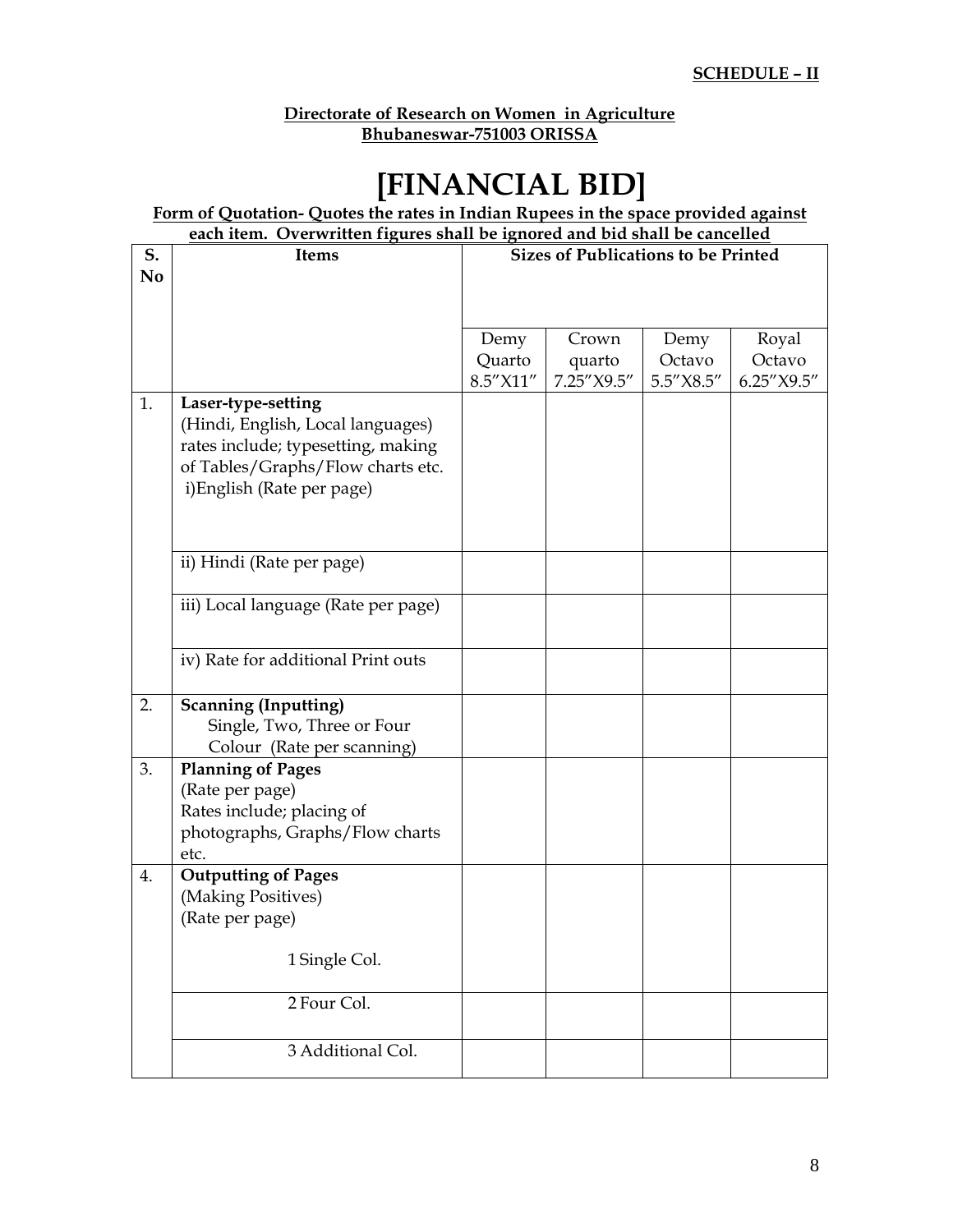| S.             | Items                                                                | <b>Sizes of Publications to be Printed</b> |            |           |            |
|----------------|----------------------------------------------------------------------|--------------------------------------------|------------|-----------|------------|
| N <sub>0</sub> |                                                                      |                                            |            |           |            |
|                |                                                                      |                                            |            |           |            |
|                |                                                                      | Demy                                       | Crown      | Demy      | Royal      |
|                |                                                                      | Quarto                                     | quarto     | Octavo    | Octavo     |
|                |                                                                      | 8.5"X11"                                   | 7.25"X9.5" | 5.5"X8.5" | 6.25"X9.5" |
| 5.             | Printing                                                             |                                            |            |           |            |
|                | (Per 1000 copies including the cost<br>of P.S Plate charges)         |                                            |            |           |            |
|                | Rate per colour per 4 pages<br>a)                                    |                                            |            |           |            |
|                | form for first 1000                                                  |                                            |            |           |            |
|                | impression                                                           |                                            |            |           |            |
|                |                                                                      |                                            |            |           |            |
|                | b) Rate for additional 1000                                          |                                            |            |           |            |
|                | impression                                                           |                                            |            |           |            |
|                |                                                                      |                                            |            |           |            |
|                | Rate per colour per 8 pages<br>$\mathbf{C}$ )<br>form for first 1000 |                                            |            |           |            |
|                | impression                                                           |                                            |            |           |            |
|                |                                                                      |                                            |            |           |            |
|                | d) Rate for additional 1000                                          |                                            |            |           |            |
|                | impression                                                           |                                            |            |           |            |
|                |                                                                      |                                            |            |           |            |
| 6.             | Printing through CtP (Computer to<br>Plate) Process                  |                                            |            |           |            |
|                | (Per 1000 copies including the cost                                  |                                            |            |           |            |
|                | of Plate making)                                                     |                                            |            |           |            |
|                | (a) Rate per colour per 4 pages                                      |                                            |            |           |            |
|                | form for first 1000                                                  |                                            |            |           |            |
|                | impression                                                           |                                            |            |           |            |
|                | (b) Rate for additional 1000                                         |                                            |            |           |            |
|                | impression                                                           |                                            |            |           |            |
|                | (c) Rate per colour per 8 pages                                      |                                            |            |           |            |
|                | form for first 1000                                                  |                                            |            |           |            |
|                | impression                                                           |                                            |            |           |            |
|                | (d) Rate for additional 1000                                         |                                            |            |           |            |
|                | impression                                                           |                                            |            |           |            |
|                |                                                                      |                                            |            |           |            |
| 7.             | <b>Lamination Charges</b>                                            |                                            |            |           |            |
|                | (Matt/Gloss/Thermal)                                                 |                                            |            |           |            |
|                | Rate per Cover for 1. Mat<br>(Pro-rata)<br>2. Gloss                  |                                            |            |           |            |
|                | 3. Thermal                                                           |                                            |            |           |            |
|                |                                                                      |                                            |            |           |            |
|                |                                                                      |                                            |            |           |            |
|                |                                                                      |                                            |            |           |            |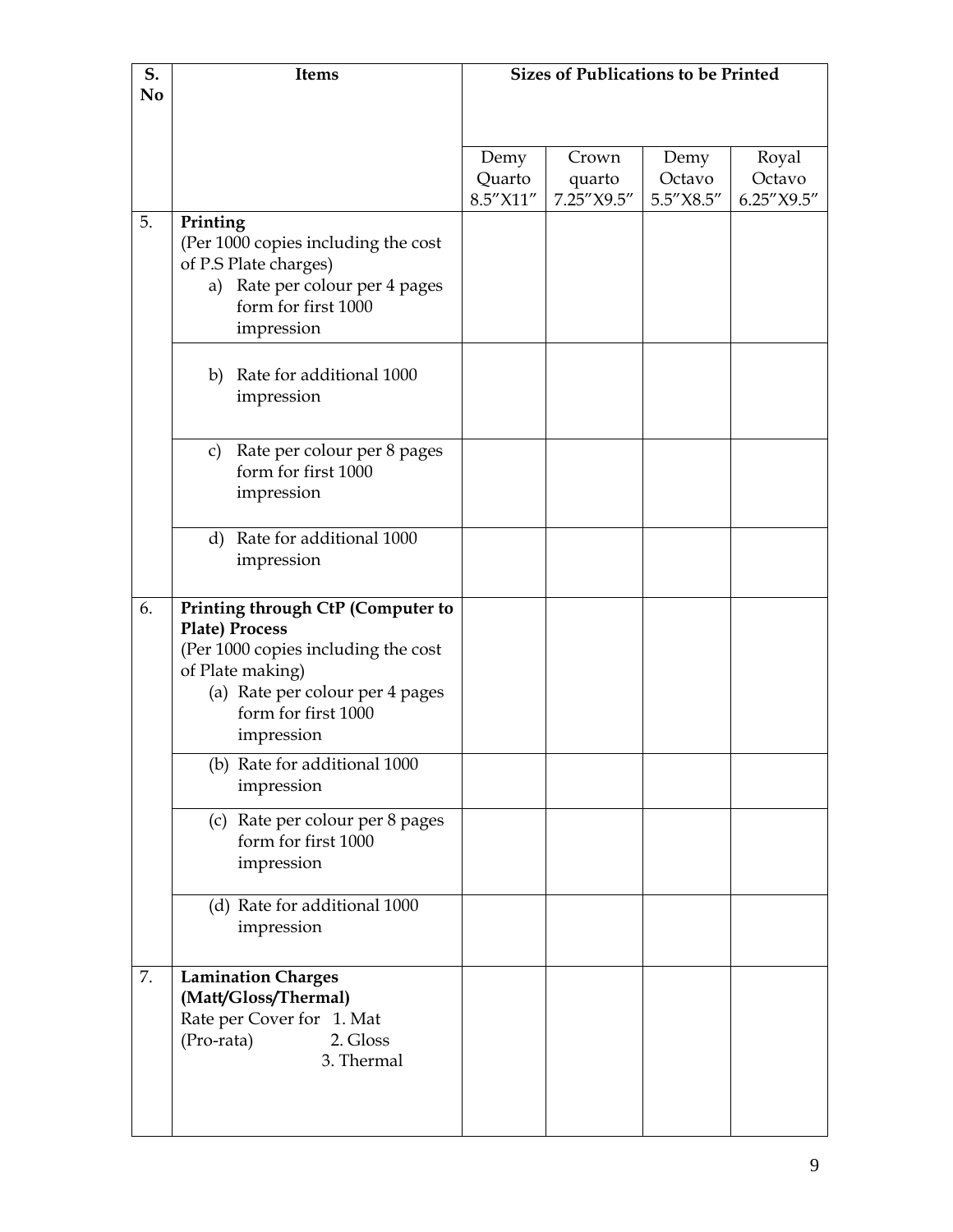| S.             | Items                                                      | <b>Sizes of Publications to be Printed</b> |                      |                |                 |
|----------------|------------------------------------------------------------|--------------------------------------------|----------------------|----------------|-----------------|
| N <sub>0</sub> |                                                            |                                            |                      |                |                 |
|                |                                                            |                                            |                      |                |                 |
|                |                                                            |                                            |                      |                |                 |
|                |                                                            | Demy<br>Quarto                             | Crown                | Demy<br>Octavo | Royal<br>Octavo |
|                |                                                            | 8.5"X11"                                   | quarto<br>7.25"X9.5" | 5.5"X8.5"      | 6.25"X9.5"      |
| 8.             | <b>Spot Lamination</b>                                     |                                            |                      |                |                 |
|                | (UV Curing)                                                |                                            |                      |                |                 |
|                | Rate per page per 1000                                     |                                            |                      |                |                 |
|                | (Pro-rata)                                                 |                                            |                      |                |                 |
|                |                                                            |                                            |                      |                |                 |
|                |                                                            |                                            |                      |                |                 |
| 9.             | <b>Binding</b>                                             |                                            |                      |                |                 |
|                | Art card Binding (Section<br>a)<br>Sewing with cover to be |                                            |                      |                |                 |
|                | pasted with perfect binding                                |                                            |                      |                |                 |
|                | machine with hot Glue) up                                  |                                            |                      |                |                 |
|                | to 400 pages                                               |                                            |                      |                |                 |
|                | Rate per copy                                              |                                            |                      |                |                 |
|                |                                                            |                                            |                      |                |                 |
|                |                                                            |                                            |                      |                |                 |
|                | b) Center stitch Binding up to                             |                                            |                      |                |                 |
|                | 64 pages)                                                  |                                            |                      |                |                 |
|                | Hard Binding<br>$\mathbf{c}$                               |                                            |                      |                |                 |
|                | (up to 1000 pages) Rate per                                |                                            |                      |                |                 |
|                | copy                                                       |                                            |                      |                |                 |
|                |                                                            |                                            |                      |                |                 |
|                | d) Perfect Binding                                         |                                            |                      |                |                 |
|                | (up to 400 pages) Rate per                                 |                                            |                      |                |                 |
|                | copy                                                       |                                            |                      |                |                 |
|                |                                                            |                                            |                      |                |                 |
|                | e) Spiral Binding<br>(up to 400 pages) Rate per            |                                            |                      |                |                 |
|                | copy                                                       |                                            |                      |                |                 |
|                |                                                            |                                            |                      |                |                 |
|                | Wiro Binding<br>f                                          |                                            |                      |                |                 |
|                | (up to 400 pages) Rate per                                 |                                            |                      |                |                 |
|                | copy                                                       |                                            |                      |                |                 |
|                |                                                            |                                            |                      |                |                 |
|                |                                                            |                                            |                      |                |                 |
| 10.            | Paper<br><b>Super Sunshine Paper Size</b><br>a)            |                                            |                      |                |                 |
|                | 23"X36" - 80 GSM (Bilt)                                    |                                            |                      |                |                 |
|                | Rate per Ream                                              |                                            |                      |                |                 |
|                | b) Super Sunshine Paper Size                               |                                            |                      |                |                 |
|                | 30"X40" - 80 GSM (Bilt)                                    |                                            |                      |                |                 |
|                | Rate per Ream                                              |                                            |                      |                |                 |
|                |                                                            |                                            |                      |                |                 |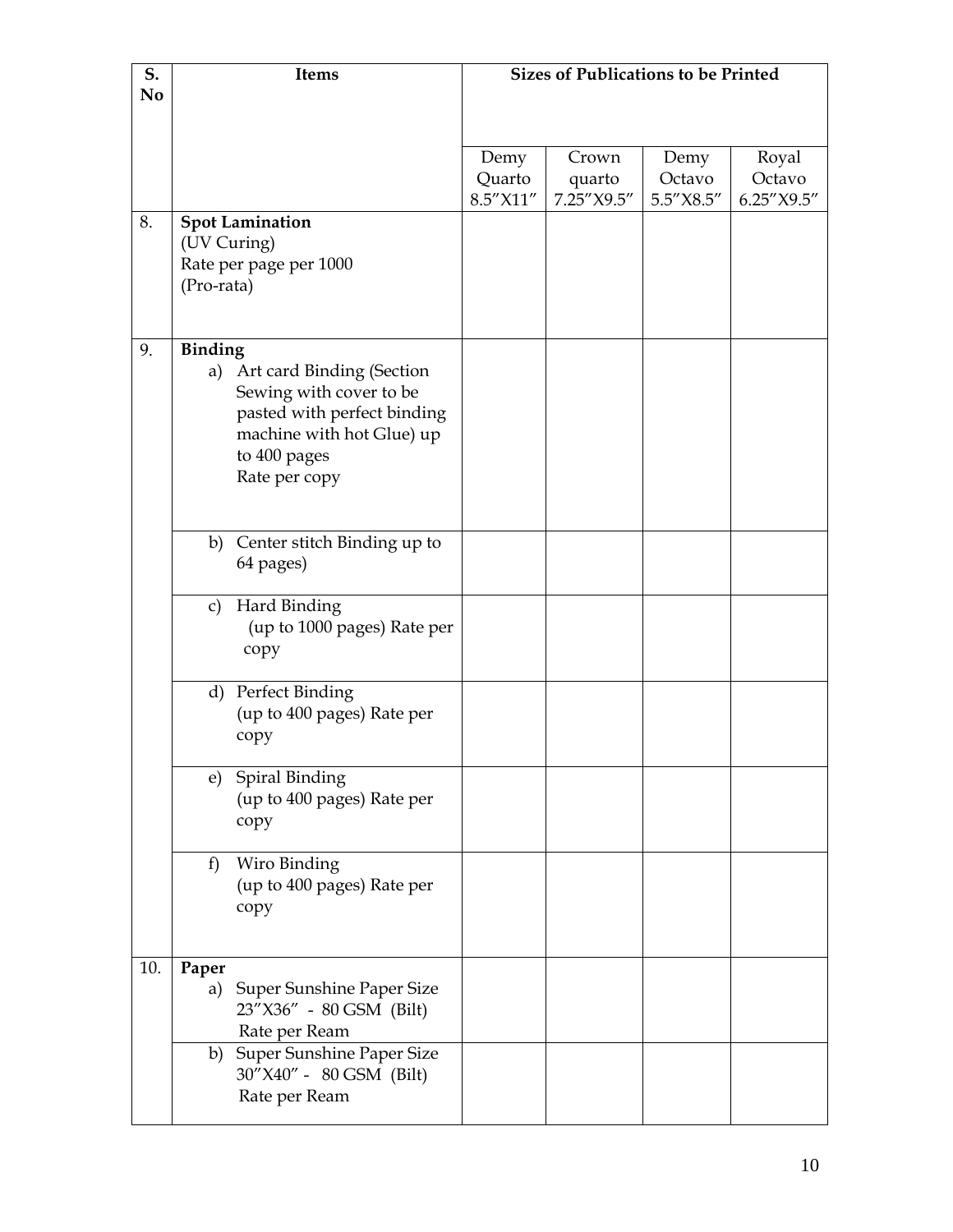| S. | Items        |                                                  | <b>Sizes of Publications to be Printed</b> |            |           |            |
|----|--------------|--------------------------------------------------|--------------------------------------------|------------|-----------|------------|
| No |              |                                                  |                                            |            |           |            |
|    |              |                                                  |                                            |            |           |            |
|    |              |                                                  | Demy                                       | Crown      | Demy      | Royal      |
|    |              |                                                  | Quarto                                     | quarto     | Octavo    | Octavo     |
|    |              |                                                  | 8.5"X11"                                   | 7.25"X9.5" | 5.5"X8.5" | 6.25"X9.5" |
|    | $\mathbf{C}$ | <b>Super Sunshine Paper Size</b>                 |                                            |            |           |            |
|    |              | 26"X40" - 80 GSM (Bilt)                          |                                            |            |           |            |
|    |              | Rate per Ream                                    |                                            |            |           |            |
|    |              |                                                  |                                            |            |           |            |
|    |              | d) Art Paper (Matt/Gloss                         |                                            |            |           |            |
|    |              | finish) (Megnostar) Size                         |                                            |            |           |            |
|    |              | 23"X36"<br>120 GSM                               |                                            |            |           |            |
|    | e)           | Rate per Ream<br>Art Paper (Matt/Gloss           |                                            |            |           |            |
|    |              | finish) (Megnostar) Size                         |                                            |            |           |            |
|    |              | 20"X30"<br>120 GSM                               |                                            |            |           |            |
|    |              | Rate per Ream                                    |                                            |            |           |            |
|    |              |                                                  |                                            |            |           |            |
|    | f)           | Art Paper (Matt/Gloss                            |                                            |            |           |            |
|    |              | finish) (Megnostar) Size                         |                                            |            |           |            |
|    |              | 20"X26"<br>120 GSM                               |                                            |            |           |            |
|    |              | Rate per Ream                                    |                                            |            |           |            |
|    |              |                                                  |                                            |            |           |            |
|    | g)           | Art Card (Matt/Gloss<br>finish) (Megnostar)      |                                            |            |           |            |
|    |              | Size 22"X28"<br>210                              |                                            |            |           |            |
|    |              | <b>GSM</b>                                       |                                            |            |           |            |
|    |              | Rate per Ream                                    |                                            |            |           |            |
|    |              | h) Art Card (Matt/Gloss finish)                  |                                            |            |           |            |
|    |              | (Megnostar)                                      |                                            |            |           |            |
|    |              | Size 22"X28"<br>300                              |                                            |            |           |            |
|    |              | <b>GSM</b><br>Rate per Ream                      |                                            |            |           |            |
|    |              |                                                  |                                            |            |           |            |
|    | i)           | Surfaced sized Maplitho<br>Paper 70 GSM with 80% |                                            |            |           |            |
|    |              | (Minimum) Brightness                             |                                            |            |           |            |
|    |              | and 85% (Minimum)                                |                                            |            |           |            |
|    |              | Opacity remaining values of                      |                                            |            |           |            |
|    |              | paper conforming to BIS                          |                                            |            |           |            |
|    |              | Specifications                                   |                                            |            |           |            |
|    |              | IS 1848/2007 with latest                         |                                            |            |           |            |
| 11 |              | amendments. (Type 'A')<br>Rate for Colour Prints |                                            |            |           |            |
|    |              |                                                  |                                            |            |           |            |
| 12 |              | Cover Design                                     |                                            |            |           |            |
|    |              | (rates for per cover)                            |                                            |            |           |            |
|    |              |                                                  |                                            |            |           |            |